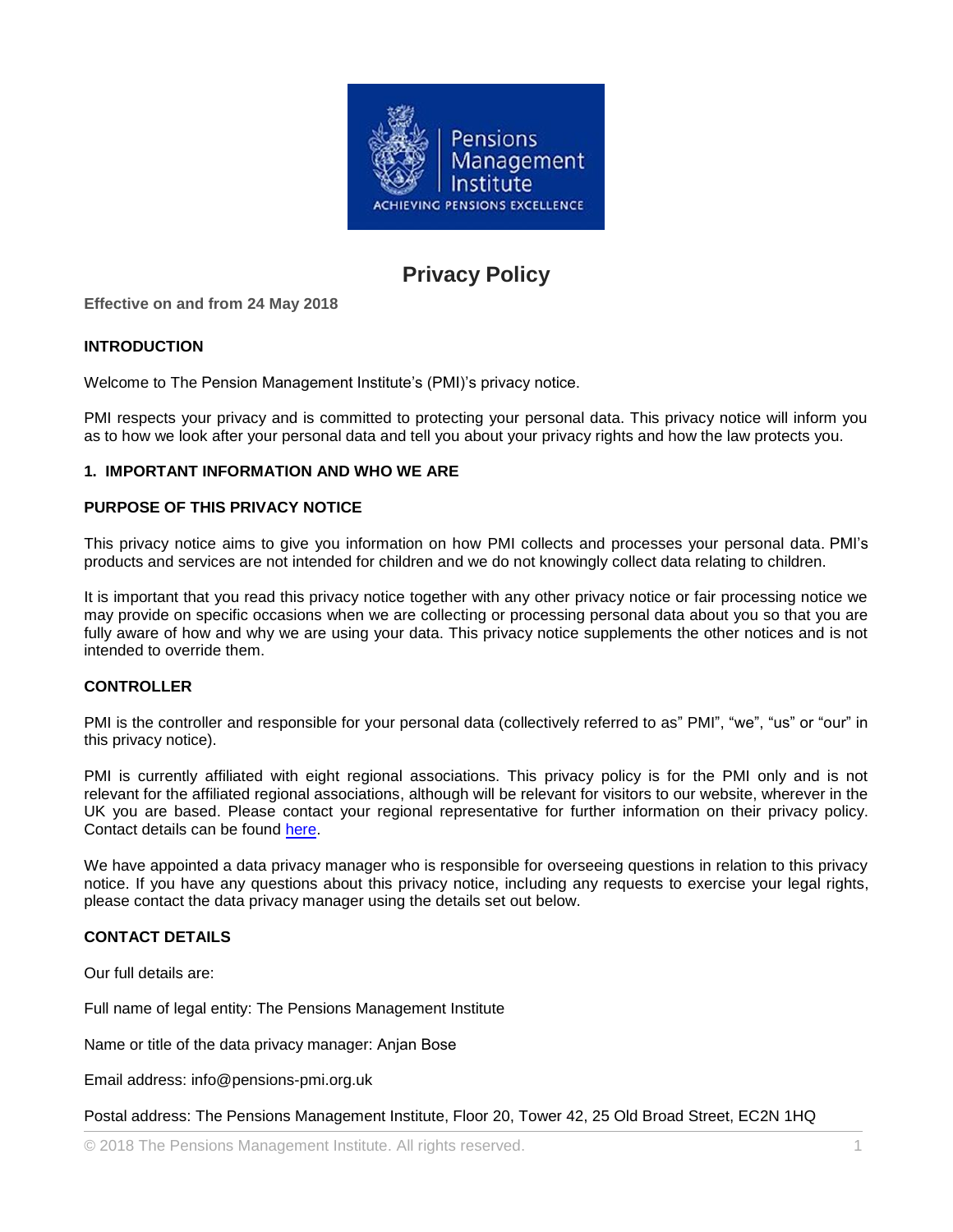Telephone number: +44 (0) 20 7247 1452

You have the right to make a complaint at any time to the Information Commissioner's Office (ICO), the UK supervisory authority for data protection issues (*[www.ico.org.uk](http://www.ico.org.uk/)*). We would, however, appreciate the chance to deal with your concerns before you approach the ICO so please contact us in the first instance.

# **CHANGES TO THE PRIVACY NOTICE AND YOUR DUTY TO INFORM US OF CHANGES**

This version was updated on 24 May 2018.

It is important that the personal data we hold about you is accurate and current. Please keep us informed if your personal data changes during your relationship with us.

# **THIRD-PARTY LINKS** (ON PMI'S WEBSITE)

PMI's website may include links to third-party websites, plug-ins and applications. Clicking on those links or enabling those connections may allow third parties to collect or share data about you. We do not control these third-party websites and are not responsible for their privacy statements. When you leave our website, we encourage you to read the privacy notice of every website you visit.

# **2. THE DATA WE COLLECT ABOUT YOU**

Personal data, or personal information, means any information about an individual from which that person can be identified. It does not include data where the identity has been removed (anonymous data).

We may collect, use, store and transfer different kinds of personal data about you which we have grouped together follows:

- **Identity Data** includes first name, maiden name, last name, username or similar identifier, marital status, title, date of birth and gender.
- **Contact Data** includes billing address, delivery address, email address and telephone numbers.
- **Financial Data** includes bank account and payment card details.
- **Transaction Data** includes details about payments to and from you and other details of products and services you have purchased from us.
- **Technical Data** includes internet protocol (IP) address, your login data, browser type and version, time zone setting and location, browser plug-in types and versions, operating system and platform and other technology on the devices you use to access this website.
- **Profile Data** includes your username and password, purchases or orders made by you, your interests, preferences, feedback and survey responses.
- **Usage Data** includes information about how you use our website, products and services.
- **Marketing and Communications Data** includes your preferences in receiving marketing from us and our third parties and your communication preferences.

We also collect, use and share **Aggregated Data** such as statistical or demographic data for any purpose. Aggregated Data may be derived from your personal data but is not considered personal data in law as this data does **not** directly or indirectly reveal your identity. For example, we may aggregate your Usage Data to calculate the percentage of users accessing a specific website feature. However, if we combine or connect Aggregated Data with your personal data so that it can directly or indirectly identify you, we treat the combined data as personal data which will be used in accordance with this privacy notice.

Unless relevant for regulatory reasons (such as for our qualifications), we do not collect any **Special Categories of Personal Data** about you (this includes details about your race or ethnicity, religious or philosophical beliefs, sex life, sexual orientation, political opinions, trade union membership, information about your health and genetic and biometric data). Nor do we collect any information about criminal convictions and offences.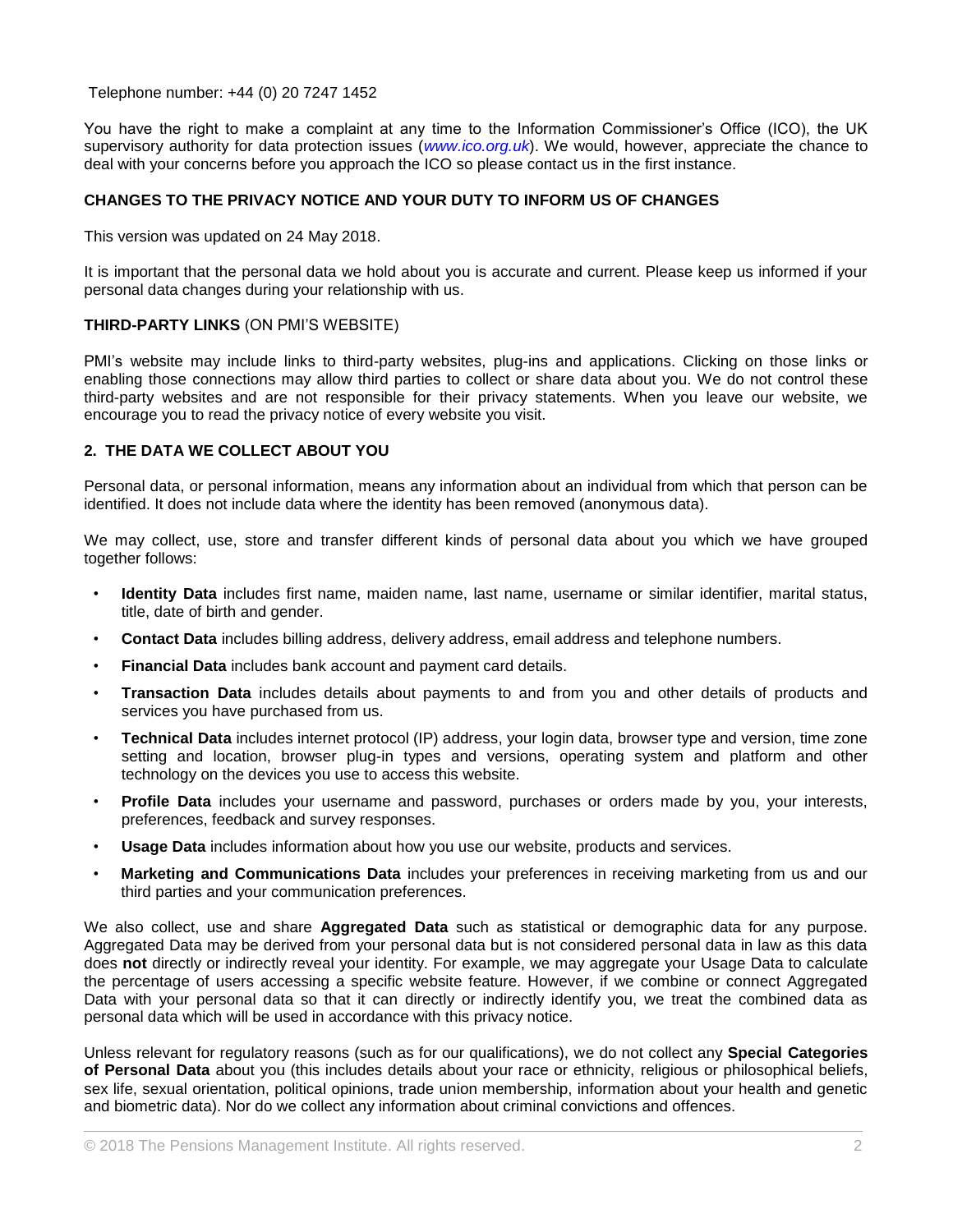# **IF YOU FAIL TO PROVIDE PERSONAL DATA**

Where we need to collect personal data by law, or under the terms of a contract we have with you and you fail to provide that data when requested, we may not be able to perform the contract we have or are trying to enter into with you (for example, to provide you with goods or services). In this case, we may have to cancel a product or service you have with us but we will notify you if this is the case at the time.

# **3. HOW IS YOUR PERSONAL DATA COLLECTED?**

We use different methods to collect data from and about you including through:

- **Direct interactions.** You may give us your Identity, Contact, Transaction, Technical, Profile, Usage Marketing and Communications and Financial Data by filling in forms or by corresponding with us by post, phone, email or otherwise. This includes personal data you provide when you:
	- apply for our products or services (e.g. qualifications or membership);
	- access your account via our website portal;
	- subscribe to our service or publications;
	- undertake a qualification with us;
	- sign up to an event (e.g. seminar, conference, revision course or webinar);
	- request marketing to be sent to you;
	- enter a competition, promotion or survey; or
	- give us some feedback.
- **Automated technologies or interactions.** As you interact with our website, we may automatically collect Technical Data about your equipment, browsing actions and patterns. We collect this personal data by using cookies, server logs and other similar technologies. We may also receive Technical Data about you if you visit other websites employing our cookies. Please see our cookie policy [here](https://www.pensions-pmi.org.uk/privacy/cookies/) for further details.
- **Third parties or publicly available sources.** We may receive personal data about you from various third parties and public sources as set out below:
	- Technical Data from the following parties:
- **(a)** analytics providers such as Google based outside the EU;
- **(b)** advertising networks such as LinkedIn based outside the EU;

**(c)** Contact, Financial and Transaction Data from providers of technical, payment and delivery services such as Sage Pay, based inside the EU; and

**d)** Email software providers such as dotmailer based inside the EU.

### **4. HOW WE USE YOUR PERSONAL DATA**

We will only use your personal data when the law allows us to. Most commonly, we will use your personal data in the following circumstances:

- Where we need to perform the contract we are about to enter into or have entered into with you.
- Where it is necessary for our legitimate interests (or those of a third party) and your interests and fundamental rights do not override those interests.
- Where we need to comply with a legal or regulatory obligation.

Click [here](https://ico.org.uk/for-organisations/guide-to-the-general-data-protection-regulation-gdpr/lawful-basis-for-processing/) to find out more about the types of lawful basis that we will rely on to process your personal data.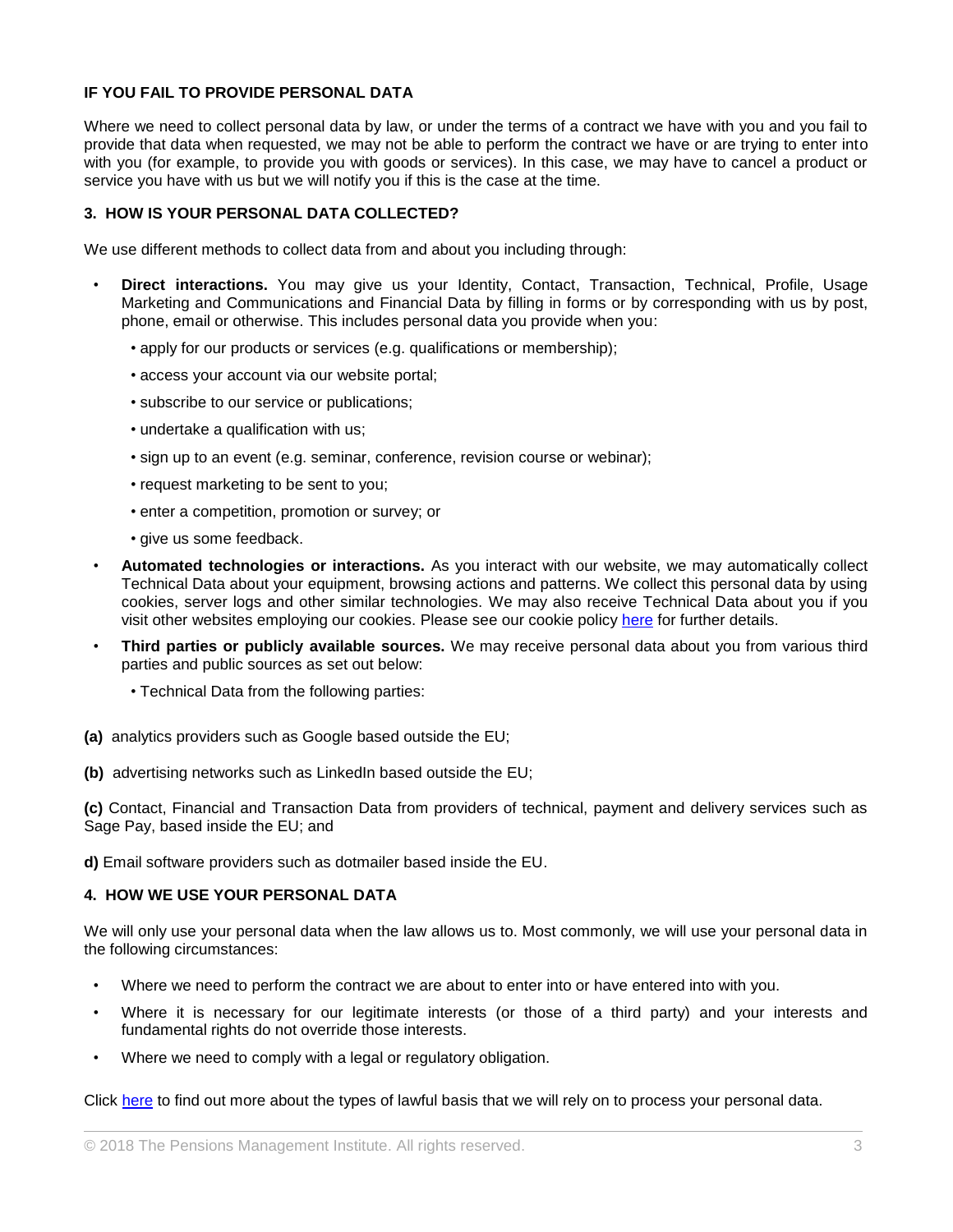Generally we do not rely on consent as a legal basis for processing your personal data other than in relation to sending third party direct marketing or events communications to non-Members of PMI to you via email. You have the right to withdraw consent to marketing at any time by *Contacting us*.

# **PURPOSES FOR WHICH WE WILL USE YOUR PERSONAL DATA**

We have set out below, in a table format, a description of all the ways we plan to use your personal data (where relevant), and which of the legal bases we rely on to do so. We have also identified what our legitimate interests are where appropriate.

Note that we may process your personal data for more than one lawful ground depending on the specific purpose for which we are using your data. Please *Contact us* if you need details about the specific legal ground we are relying on to process your personal data where more than one ground has been set out in the table below.

| <b>Purpose/Activity</b>                                                                                                                                                                                                                          | Type of data                                                                                           | Lawful basis for processing including<br>basis of legitimate interest                                                                                                                                                                                                                                                       |
|--------------------------------------------------------------------------------------------------------------------------------------------------------------------------------------------------------------------------------------------------|--------------------------------------------------------------------------------------------------------|-----------------------------------------------------------------------------------------------------------------------------------------------------------------------------------------------------------------------------------------------------------------------------------------------------------------------------|
| To register you as a new member or<br>to renew your membership, or to<br>help service your membership once<br>active                                                                                                                             | (a) Identity<br>(b) Contact<br>(c) Financial<br>(d) Transaction                                        | Performance of a contract with you                                                                                                                                                                                                                                                                                          |
| To process and deliver your order<br>including:<br>(a) Manage payments, fees and<br>charges<br>(b) Collect and recover money owed<br>to us                                                                                                       | (a) Identity<br>(b) Contact<br>(c) Financial<br>(d) Transaction<br>(e) Marketing and<br>Communications | (a) Performance of a contract with you<br>(b) Necessary for our legitimate interests (to<br>recover debts due to us)                                                                                                                                                                                                        |
| To manage our relationship with you<br>which will include:<br>(a) Notifying you about changes to<br>our terms or privacy policy<br>(b) Asking you to leave a review or<br>take a survey<br>(c) Notifying you about additional<br>member benefits | (a) Identity<br>(b) Contact<br>(c) Profile<br>(d) Marketing and<br>Communications                      | (a) Performance of a contract with you<br>(b) Necessary to comply with a legal<br>obligation<br>(c) Necessary for our legitimate interests (to<br>keep our records updated and to study how<br>customers use our products/services)<br>(d) Necessary for our legitimate interests (to<br>fulfil our obligations to members) |
| To enable you to partake in a prize<br>draw, competition or complete a<br>survey                                                                                                                                                                 | (a) Identity<br>(b) Contact<br>(c) Profile                                                             | (a) Performance of a contract with you<br>(b) Necessary for our legitimate interests (to<br>study how customers use our<br>products/services, to develop them and grow                                                                                                                                                      |

© 2018 The Pensions Management Institute. All rights reserved. 4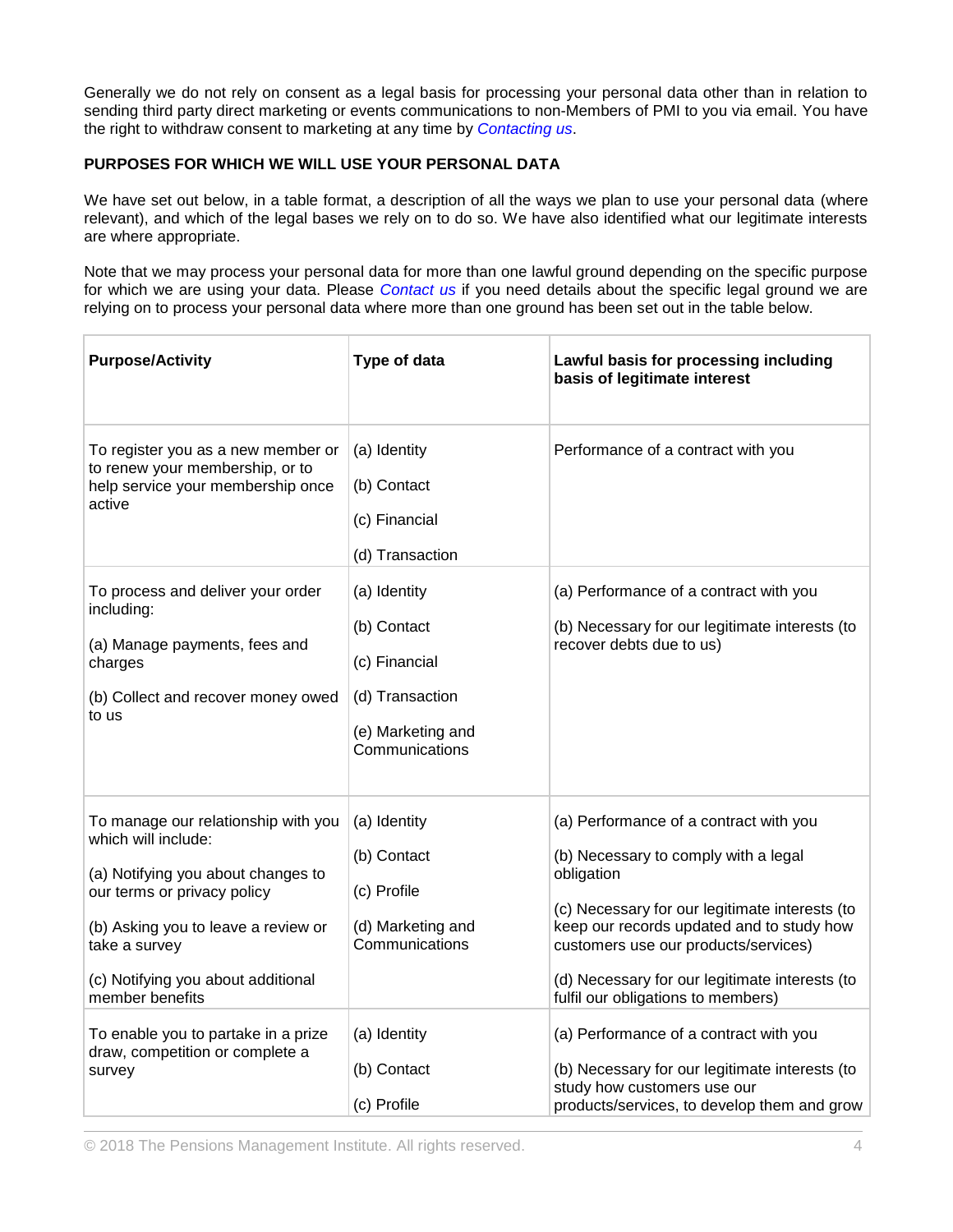|                                                                                                                                                                                        | (d) Usage<br>(e) Marketing and<br>Communications                                                                | our business)                                                                                                                                                                                                                                                                                               |
|----------------------------------------------------------------------------------------------------------------------------------------------------------------------------------------|-----------------------------------------------------------------------------------------------------------------|-------------------------------------------------------------------------------------------------------------------------------------------------------------------------------------------------------------------------------------------------------------------------------------------------------------|
| To administer and protect our<br>business and this website (including<br>troubleshooting, data analysis,<br>testing, system maintenance,<br>support, reporting and hosting of<br>data) | (a) Identity<br>(b) Contact<br>(c) Technical                                                                    | (a) Necessary for our legitimate interests (for<br>running our business, provision of<br>administration and IT services, network<br>security, to prevent fraud and in the context<br>of a business reorganisation or group<br>restructuring exercise)<br>(b) Necessary to comply with a legal<br>obligation |
| To deliver relevant website content<br>and advertisements to you and<br>measure or understand the<br>effectiveness of the advertising we<br>serve to you                               | (a) Identity<br>(b) Contact<br>(c) Profile<br>(d) Usage<br>(e) Marketing and<br>Communications<br>(f) Technical | Necessary for our legitimate interests (to<br>study how customers use our<br>products/services, to develop them, to grow<br>our business and to inform our marketing<br>strategy)                                                                                                                           |
| To use data analytics to improve our<br>website, products/services,<br>marketing, customer relationships<br>and experiences                                                            | (a) Technical<br>(b) Usage                                                                                      | Necessary for our legitimate interests (to<br>define types of customers for our products<br>and services, to keep our website updated<br>and relevant, to develop our business and to<br>inform our marketing strategy)                                                                                     |
| To make suggestions and<br>recommendations to you about<br>products services that may be of<br>interest to you                                                                         | (a) Identity<br>(b) Contact<br>(c) Technical<br>(d) Usage<br>(e) Profile                                        | (a) Necessary for our legitimate interests<br>(to develop our products/services and<br>grow our business)                                                                                                                                                                                                   |
| To send non-members who have<br>registered interest in our events<br>information about further events<br>which may also be of interest to                                              |                                                                                                                 | (b) Necessary for our legitimate interests<br>(to develop our events and to serve up<br>information of interest to our contacts)                                                                                                                                                                            |

© 2018 The Pensions Management Institute. All rights reserved. 5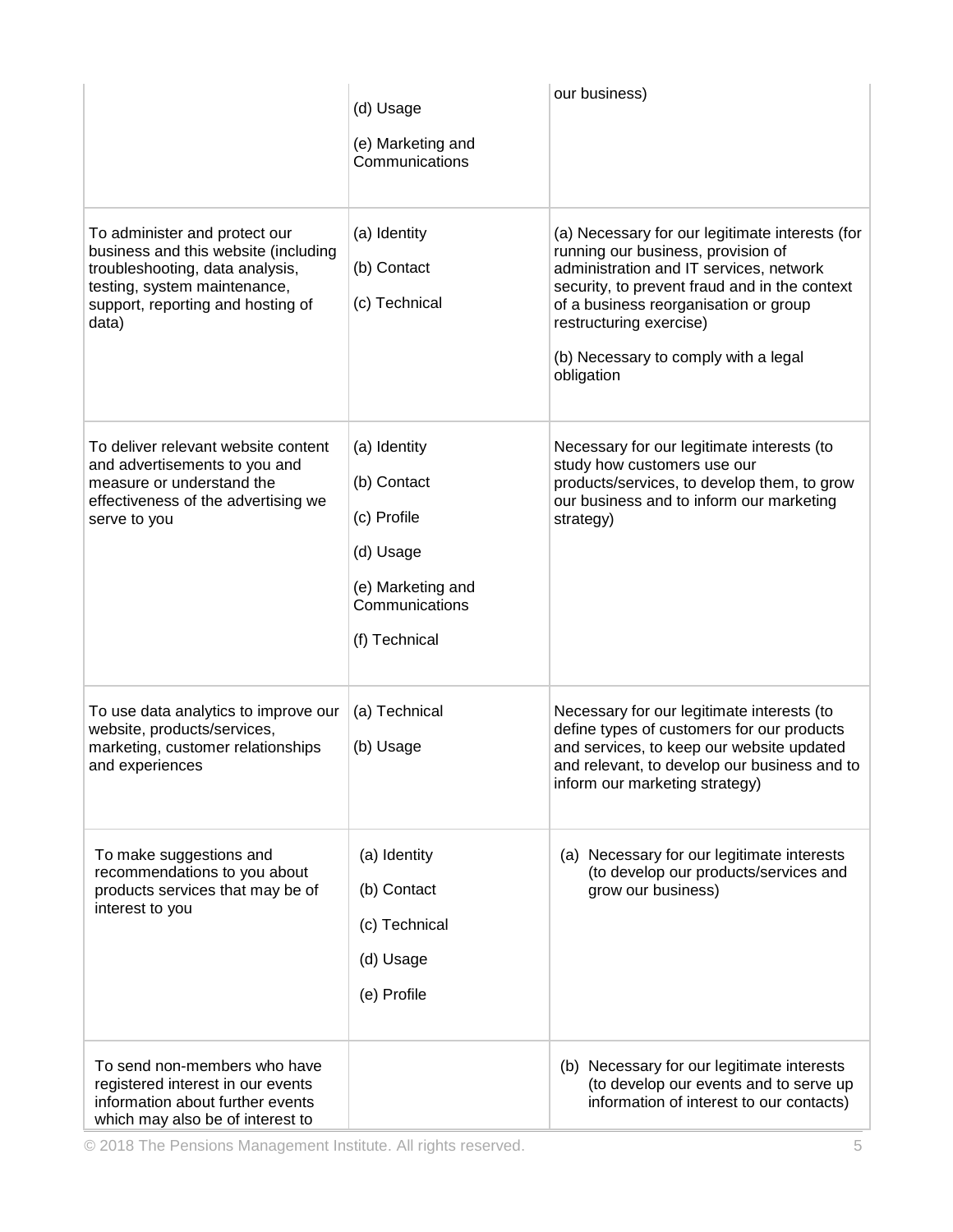| them                                                                                       |                                                                       |                                                                                     |
|--------------------------------------------------------------------------------------------|-----------------------------------------------------------------------|-------------------------------------------------------------------------------------|
| To send non-members details<br>about our events where we have<br>received consent to do so | (a) Identity<br>(b) Contact                                           | Consent, where non-members have opted<br>in to receive information about our events |
| To send our Members benefits<br>included as part of your member<br>subscription            | (a) Identity<br>(b) Contact<br>Marketing and<br>(c)<br>communications | Necessary for our legitimate interests (to<br>fulfil our obligations to members)    |

### **PROMOTIONAL OFFERS FROM US**

We may use your Identity, Contact, Technical, Usage and Profile Data to form a view on what we think you may want or need, or what may be of interest to you. This is how we decide which products, services and offers may be relevant for you (we call this marketing).

You will receive marketing communications from us if you have requested information from us or purchased products services from us or if you provided us with your details when you entered a competition or registered for a promotion and, in each case, you have not opted out of receiving that marketing.

### **THIRD-PARTY MARKETING**

We will get your express opt-in consent before we share your personal data with any company outside the PMI for marketing purposes.

# **OPTING OUT**

You can ask us or third parties to stop sending you marketing messages at any by *Contacting us* at any time.

Where you opt out of receiving these marketing messages, this will not apply to personal data provided to us as a result of a product/service purchase or where we need to fulfil a contractual or legal obligation.

### **COOKIES**

You can set your browser to refuse all or some browser cookies, or to alert you when websites set or access cookies. If you disable or refuse cookies, please note that some parts of this website may become inaccessible or not function properly. For more information about the cookies we use, please see https://www.pensions-pmi.org.uk/privacy/cookies/

### **CHANGE OF PURPOSE**

We will only use your personal data for the purposes for which we collected it, unless we reasonably consider that we need to use it for another reason and that reason is compatible with the original purpose. If you wish to get an explanation as to how the processing for the new purpose is compatible with the original purpose, please *Contact us*.

If we need to use your personal data for an unrelated purpose, we will notify you and we will explain the legal basis which allows us to do so.

Please note that we may process your personal data without your knowledge or consent, in compliance with the above rules, where this is required or permitted by law.

# **5. DISCLOSURES OF YOUR PERSONAL DATA**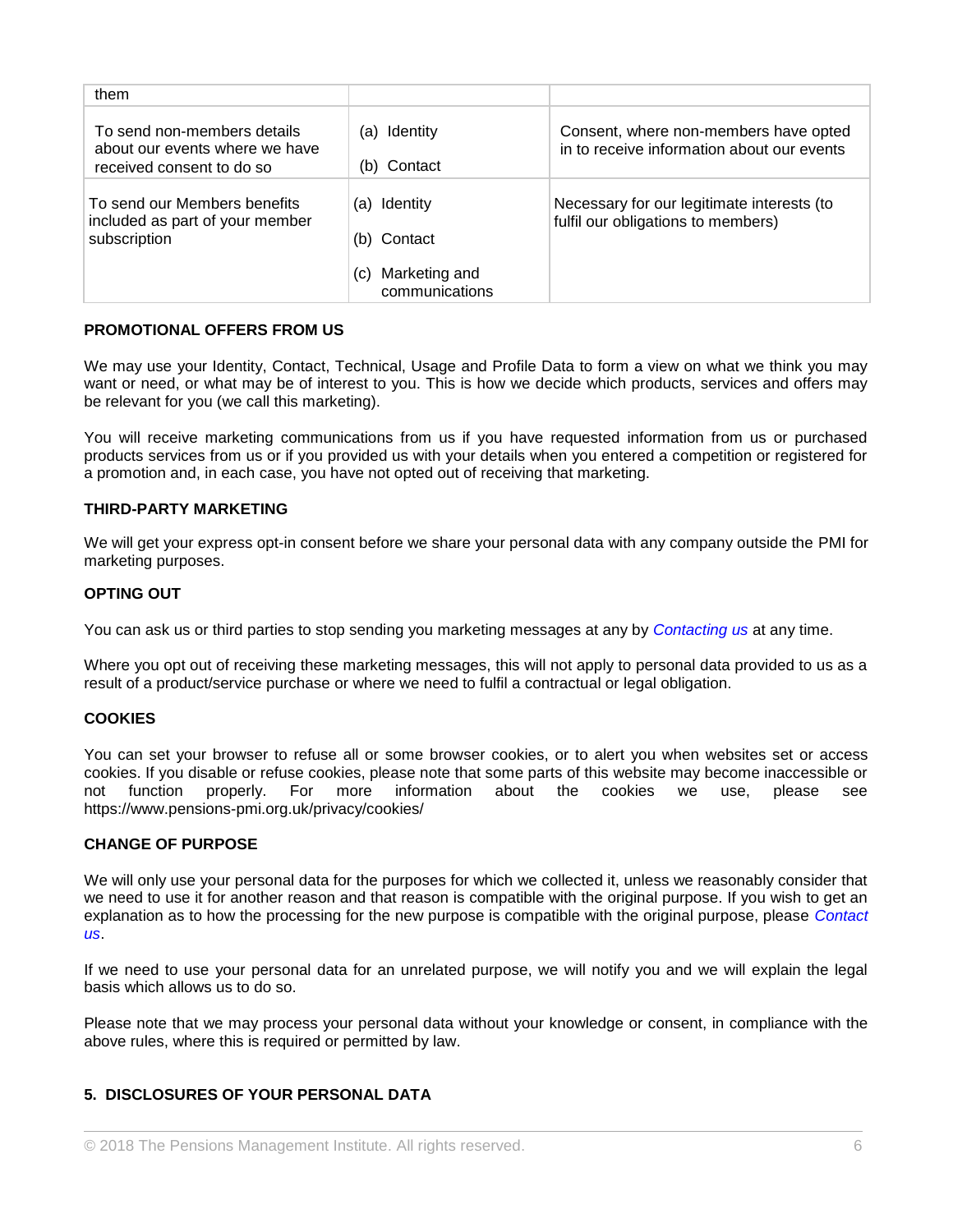We may have to share your personal data with the parties set out below for the purposes set out in the table in paragraph 4 above.

- External Third Parties as set out in the Glossary.
- Third parties to whom we may choose to sell, transfer, or merge parts of our business or our assets. Alternatively, we may seek to acquire other businesses or merge with them. If a change happens to our business, then the new owners may use your personal data in the same way as set out in this privacy notice.

We require all third parties to respect the security of your personal data and to treat it in accordance with the law. We do not allow our third-party service providers to use your personal data for their own purposes and only permit them to process your personal data for specified purposes and in accordance with our instructions.

# **6. INTERNATIONAL TRANSFERS**

We do not transfer your personal data outside the European Economic Area (**EEA**).

# **7. DATA SECURITY**

We have put in place appropriate security measures to prevent your personal data from being accidentally lost, used or accessed in an unauthorised way, altered or disclosed. In addition, we limit access to your personal data to those employees, agents, contractors and other third parties who have a business need to know. They will only process your personal data on our instructions and they are subject to a duty of confidentiality.

We have put in place procedures to deal with any suspected personal data breach and will notify you and any applicable regulator of a breach where we are legally required to do so.

# **8. DATA RETENTION**

### **HOW LONG WILL YOU USE MY PERSONAL DATA FOR?**

We will only retain your personal data for as long as necessary to fulfil the purposes we collected it for, including for the purposes of satisfying any legal, accounting, or reporting requirements.

To determine the appropriate retention period for personal data, we consider the amount, nature, and sensitivity of the personal data, the potential risk of harm from unauthorised use or disclosure of your personal data, the purposes for which we process your personal data and whether we can achieve those purposes through other means, and the applicable legal requirements.

Details of retention periods for different aspects of your personal data are available by *Contacting us*.

# **9. YOUR LEGAL RIGHTS**

Under certain circumstances, you have rights under data protection laws in relation to your personal data. Please click on the links below to find out more about these rights:

- *[Request access to your personal data](https://ico.org.uk/for-organisations/guide-to-the-general-data-protection-regulation-gdpr/individual-rights/right-of-access/)*.
- *[Request correction of your personal data](https://ico.org.uk/for-organisations/guide-to-the-general-data-protection-regulation-gdpr/individual-rights/right-to-rectification/)*.
- *[Request erasure of your personal data](https://ico.org.uk/for-organisations/guide-to-the-general-data-protection-regulation-gdpr/individual-rights/right-to-erasure/)*.
- *[Object to processing of your personal data](https://ico.org.uk/for-organisations/guide-to-the-general-data-protection-regulation-gdpr/individual-rights/right-to-object/)*.
- *[Request restriction of processing your personal data](https://ico.org.uk/for-organisations/guide-to-the-general-data-protection-regulation-gdpr/individual-rights/right-to-restrict-processing/)*.
- *[Request transfer of your personal data](https://ico.org.uk/for-organisations/guide-to-the-general-data-protection-regulation-gdpr/individual-rights/right-to-data-portability/)*.
- *[Right to withdraw consent](https://ico.org.uk/for-organisations/guide-to-the-general-data-protection-regulation-gdpr/lawful-basis-for-processing/consent/)*.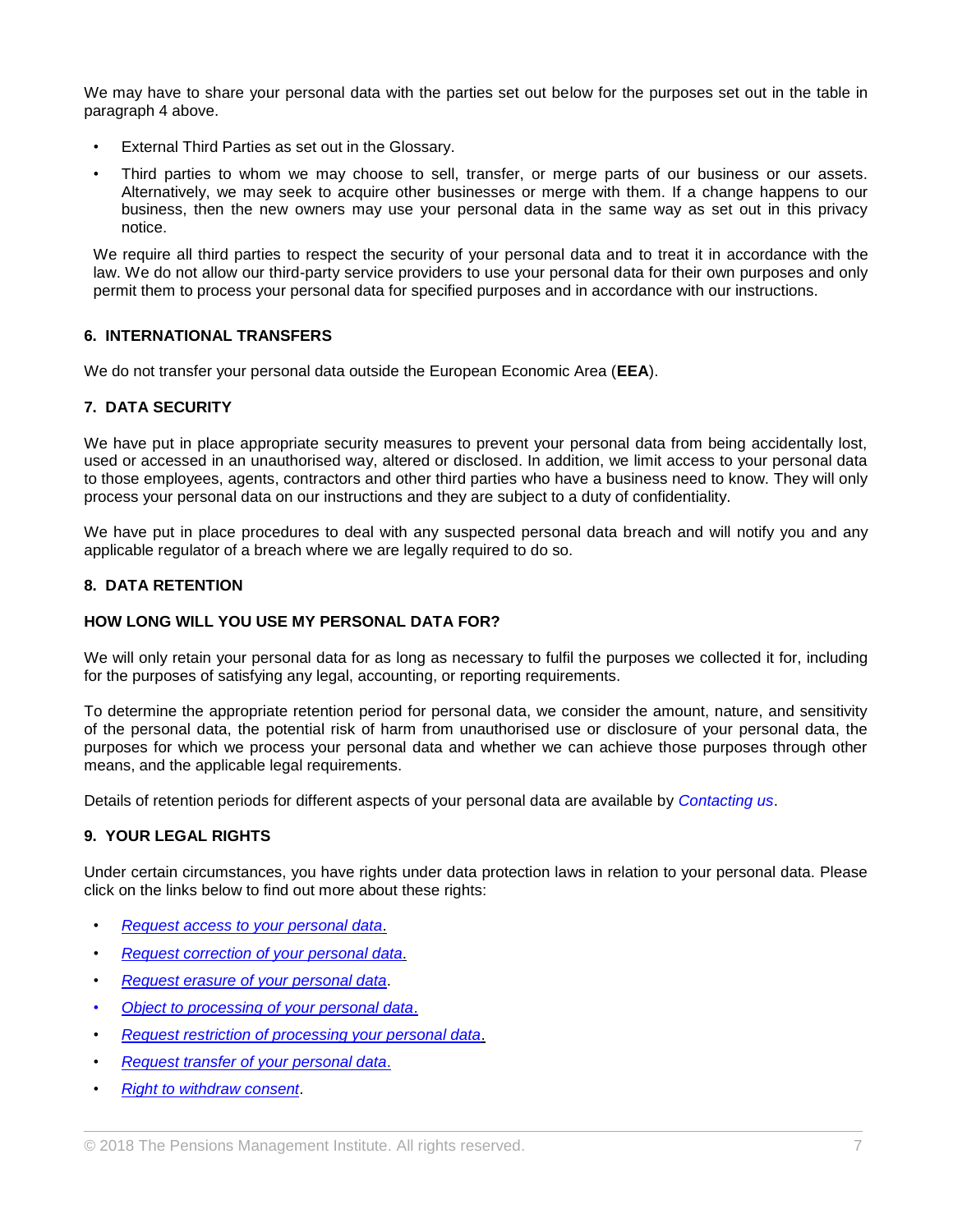If you wish to exercise any of the rights set out above, please *Contact us*.

# **NO FEE USUALLY REQUIRED**

You will not have to pay a fee to access your personal data (or to exercise any of the other rights). However, we may charge a reasonable fee if your request is clearly unfounded, repetitive or excessive. Alternatively, we may refuse to comply with your request in these circumstances.

### **WHAT WE MAY NEED FROM YOU**

We may need to request specific information from you to help us confirm your identity and ensure your right to access your personal data (or to exercise any of your other rights). This is a security measure to ensure that personal data is not disclosed to any person who has no right to receive it. We may also contact you to ask you for further information in relation to your request to speed up our response.

### **TIME LIMIT TO RESPOND**

We try to respond to all legitimate requests within one month. Occasionally it may take us longer than a month if your request is particularly complex or you have made a number of requests. In this case, we will notify you and keep you updated.

### **10. GLOSSARY**

# **LAWFUL BASIS**

**Legitimate Interest** means the interest of our business in conducting and managing our business to enable us to give you the best service/product and the best and most secure experience. We make sure we consider and balance any potential impact on you (both positive and negative) and your rights before we process your personal data for our legitimate interests. We do not use your personal data for activities where our interests are overridden by the impact on you (unless we have your consent or are otherwise required or permitted to by law). You can obtain further information about how we assess our legitimate interests against any potential impact on you in respect of specific activities by *Contacting us*

**Performance of Contract** means processing your data where it is necessary for the performance of a contract to which you are a party or to take steps at your request before entering into such a contract.

**Comply with a legal or regulatory obligation** means processing your personal data where it is necessary for compliance with a legal or regulatory obligation that we are subject to.

# **THIRD PARTIES**

### **EXTERNAL THIRD PARTIES**

- Service providers acting as processors based the United Kingdom who provide IT and system administration services.
- Professional advisers acting as processors including examiners, lawyers, bankers, auditors and insurers based in the United Kingdom who provide consultancy, banking, legal, insurance and accounting services.
- HM Revenue & Customs, regulators and other authorities based in the United Kingdom who require reporting of processing activities in certain circumstances.
- Publishers acting as processors based in the United Kingdom who send Members magazines as a member benefit.
- Fulfilment companies acting as processors based in the United Kingdom who provide fulfilment services.

# **YOUR LEGAL RIGHTS**

### You have the right to: